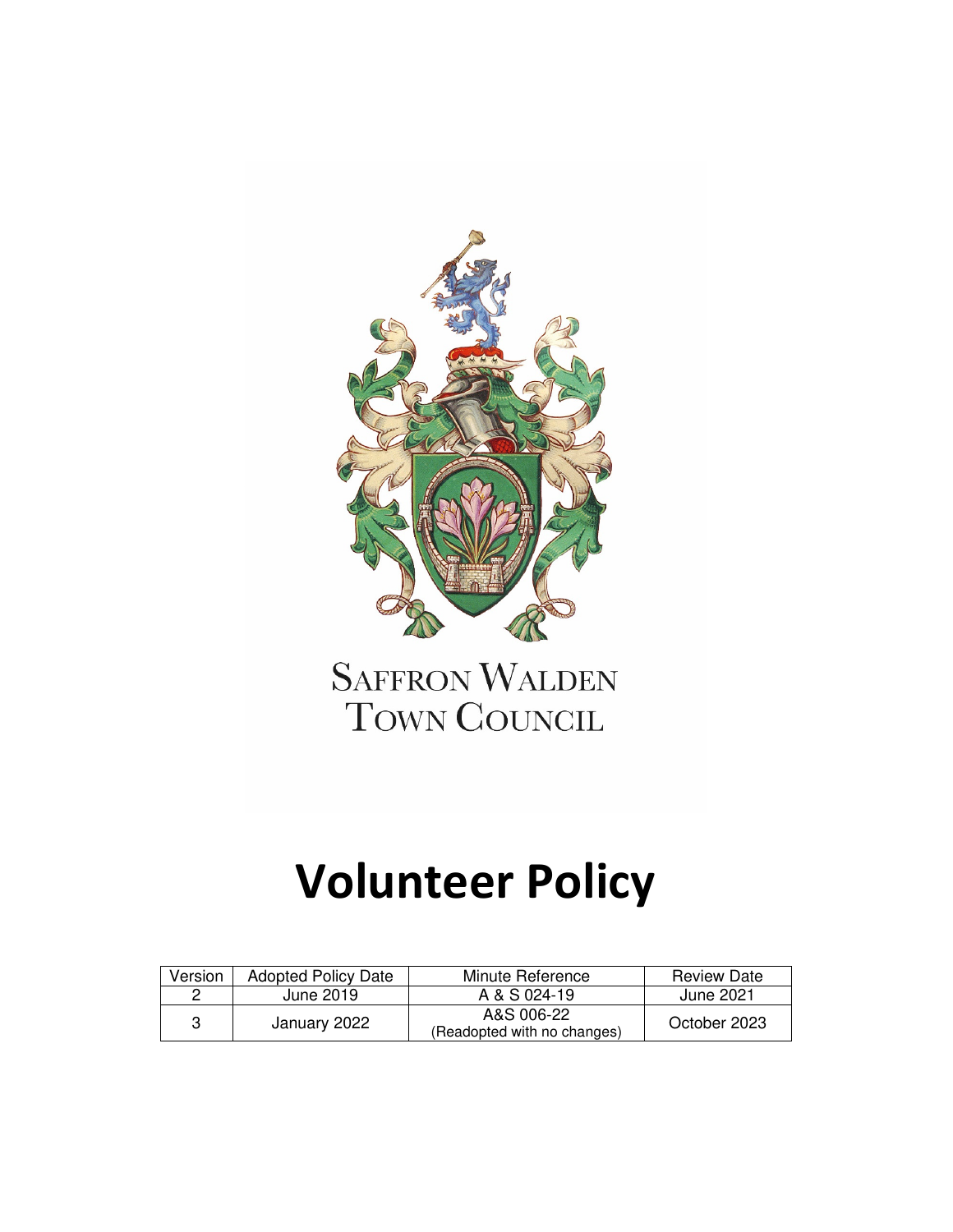## **VOLUNTEER POLICY**

Whatever the reason for volunteering, the benefits are many, providing challenging and rewarding experiences. Saffron Walden Town Council is committed to encouraging and enabling volunteers in Saffron Walden both in its direct provision of volunteering opportunities and in its support with other agencies including Uttlesford Volunteer Services.

#### **1. Vision for Volunteering**

1.1 The Council has a vision of thriving communities where volunteers play an active role in shaping local service delivery, promoting community cohesion and positively influencing decision making.

1.2 The Council will work with local communities and partners to develop a diverse range of suitable volunteering activities that are relevant for all people.

#### **2. Why Volunteer?**

People choose to volunteer for a variety of reasons, for example:

- To socialise and get to know the local community
- To put something back into society and make a difference
- To regain or learn new skills
- As a route to employment
- To help the environment

## **3. Volunteering with SWTC**

3.1 The Council regards volunteering as an activity where someone freely gives their time to help an organisation or an individual who they are not related to. In other words, volunteers are not paid staff and do not have a legally binding contractual relationship with the Council.

3.2 Volunteers bring a range of expertise to particular tasks or projects. Their expertise should complement and add value to the skills of staff. In many instances, volunteers can develop a range of support to service users that cannot be provided solely by paid staff, and the Council welcomes volunteers in all service areas. The Council is committed to engaging with volunteers in a way that complements and expands service delivery.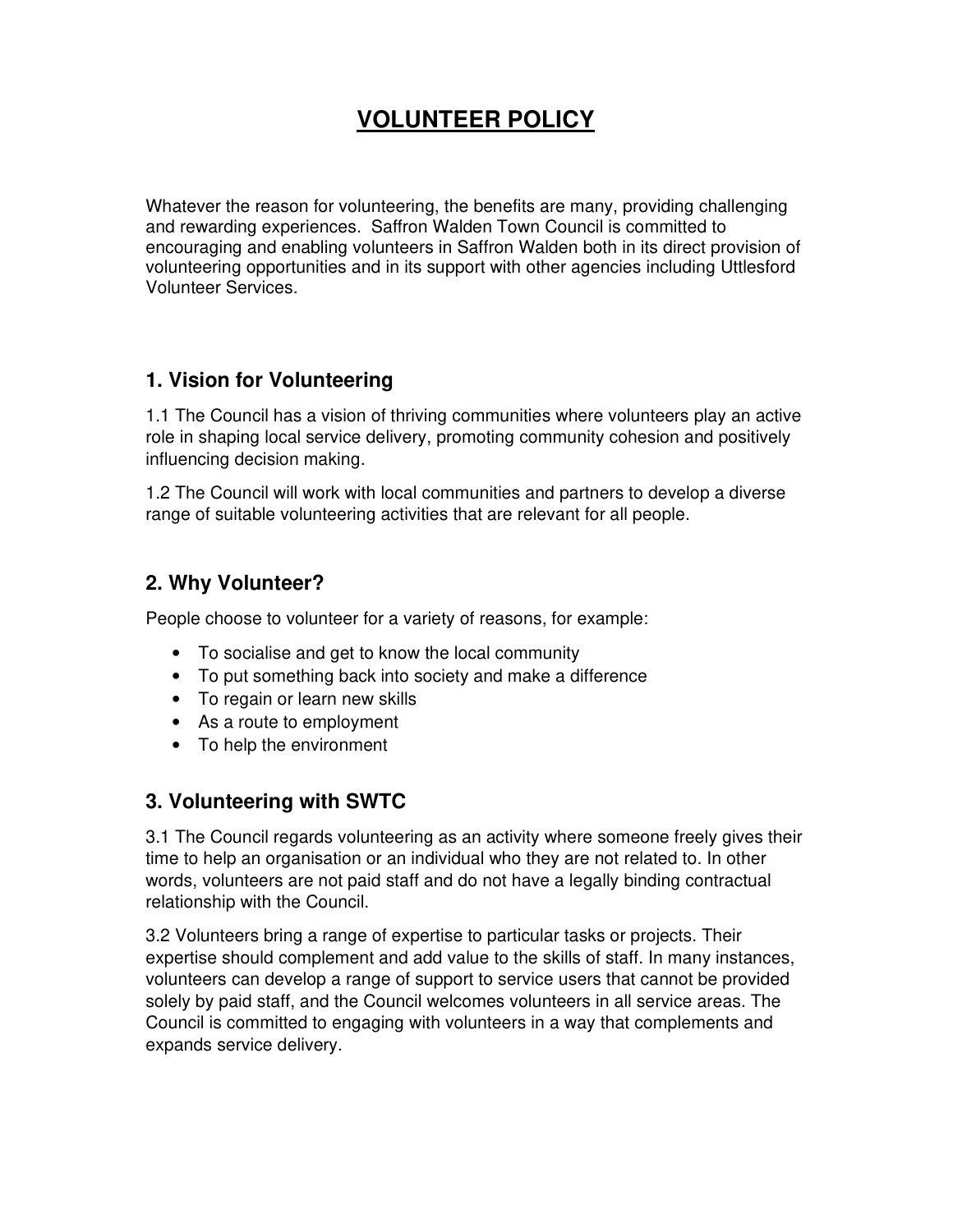## **4. Recruitment and Selection of Volunteers**

Volunteer role descriptions, application forms, policies and other documents will be available on the Council website, or via partner volunteer organisations. More detailed information will be available from the Town Clerk.

## **5. Induction and Training**

The Council will provide all volunteers with an introduction to the organisation as well as induction and training tailored to the volunteering opportunity.

## **6. Health and Safety**

The Council has a duty of care to avoid exposing our volunteers to health and safety risks. All volunteers will be made aware of our Health and Safety Policy and any practical safety concerns as part of their induction. Volunteers are expected to comply with the Council's Health and Safety Policy. All volunteer roles will be risk assessed, covering both the tasks involved and the environment in which they will be conducted. In addition, where a volunteer makes us aware of a pre-existing medical condition or disability, an individual risk assessment may also be necessary. All work undertaken by volunteers shall have due regard to the Health and Safety at Work Act 1974, any other health and safety legislation and Town Council policies relating to health and safety.

## **7. Confidentiality and Data Protection**

Volunteers will be made aware of the Council's Confidentiality and Data Protection Policies. If their role requires, volunteers must receive appropriate training, for example Information Governance training.

## **8. Raising the Participation Age – Volunteers aged 16 - 18**

8.1 From 2013, the Government raised the Participation Age (RPA), which means that young people will remain in education for longer, and will be required to continue in education or training until the end of the academic year in which they turn 17.

8.2 From 2015, young people have been expected to continue in education until their 18th birthday (but should be encouraged to remain until they have completed any qualifications they are undertaking). This does not necessarily mean staying in school.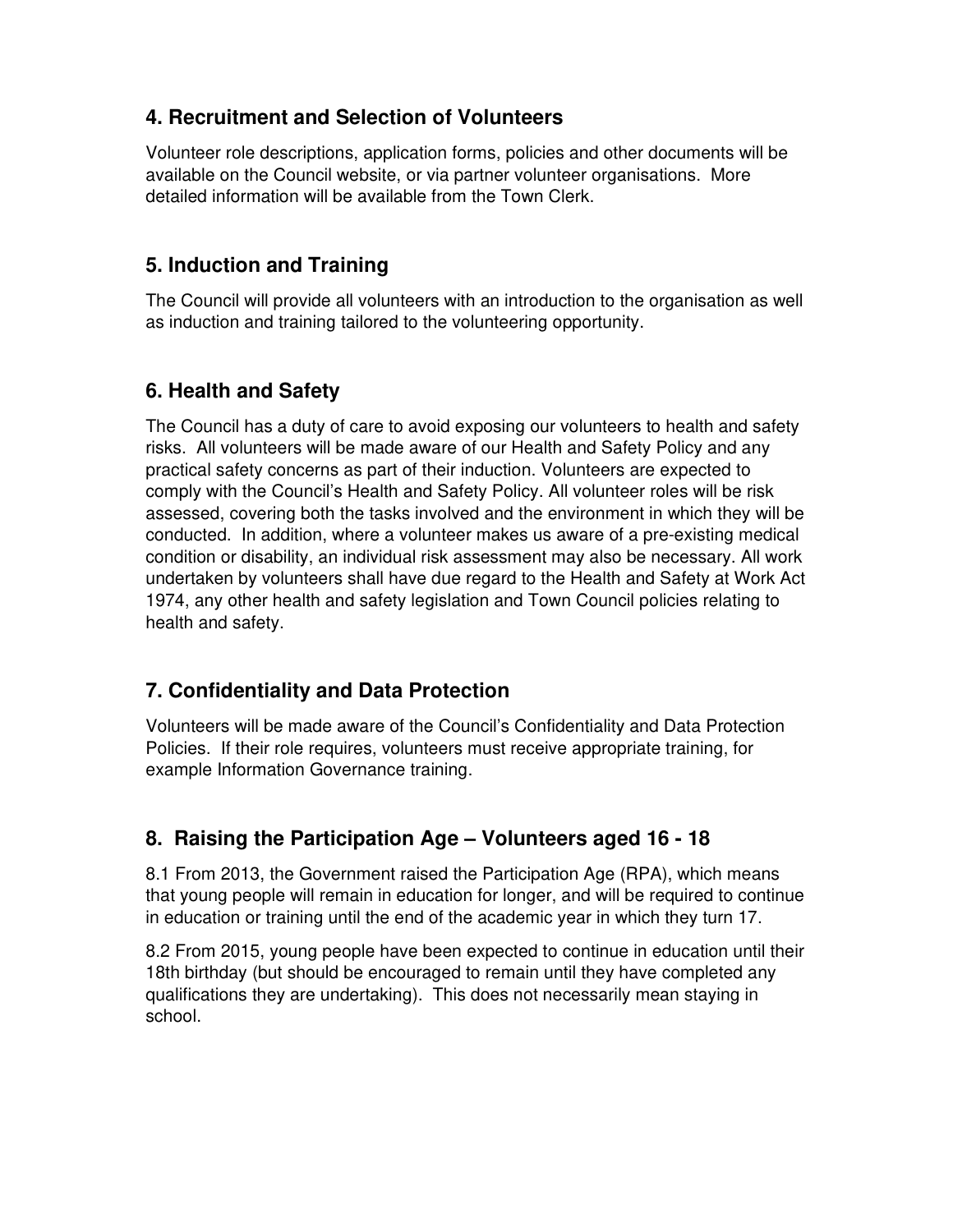Young people are able to participate through:

- Full time education such as school or college
- Work based learning such as an apprenticeship
- Part-time education or training if they are employed, self-employed or volunteering for 20 hours or more a week.

 Whatever programme they are undertaking, it needs to be accredited training funded by the Education Funding Agency (publicly funded)

8.3 The Council therefore has a duty in relation to RPA and will need to ensure that all 16 and 17 year olds have suitable education or training offers and that they are encouraged and supported to participate. It is therefore important that volunteers working in services within the Council, aged 16 and 17 meet the requirements of Raising the Participation Age.

## **9. Safeguarding**

9.1 The Town Council will ensure that volunteers are aware of, and have received appropriate training in the Council's Safeguarding Policy on Children and Adults.

9.2 Enhanced Disclosure and Barring Service (DBS) checks will be carried out on any volunteer who in the course of their activity has regular, unsupervised, contact with the same group of children or young people. An Enhanced DBS check will also need to be carried out on volunteers who care for or deal with the personal affairs of any adult. Further guidance can be found in the Council's safeguarding policies and procedures.

## **10. Equal Opportunities**

The Council is fully committed to equality and will proactively offer volunteering opportunities to people from different backgrounds as a contribution to developing and maintaining an organisation where differing ideas, abilities, backgrounds and needs are fostered and valued and where those with diverse backgrounds and experiences are able to participate and contribute. The Town Council operates an Equality Policy.

## **11. Ongoing Support**

All volunteers will receive appropriate support and supervision in their activity. The level of supervision will match the nature of the role and the experience of the volunteer. All volunteers will have a nominated Volunteer Supervisor (ordinarily a member of staff or a longer serving volunteer), someone they can have regular access to if problems arise or when help and support is needed.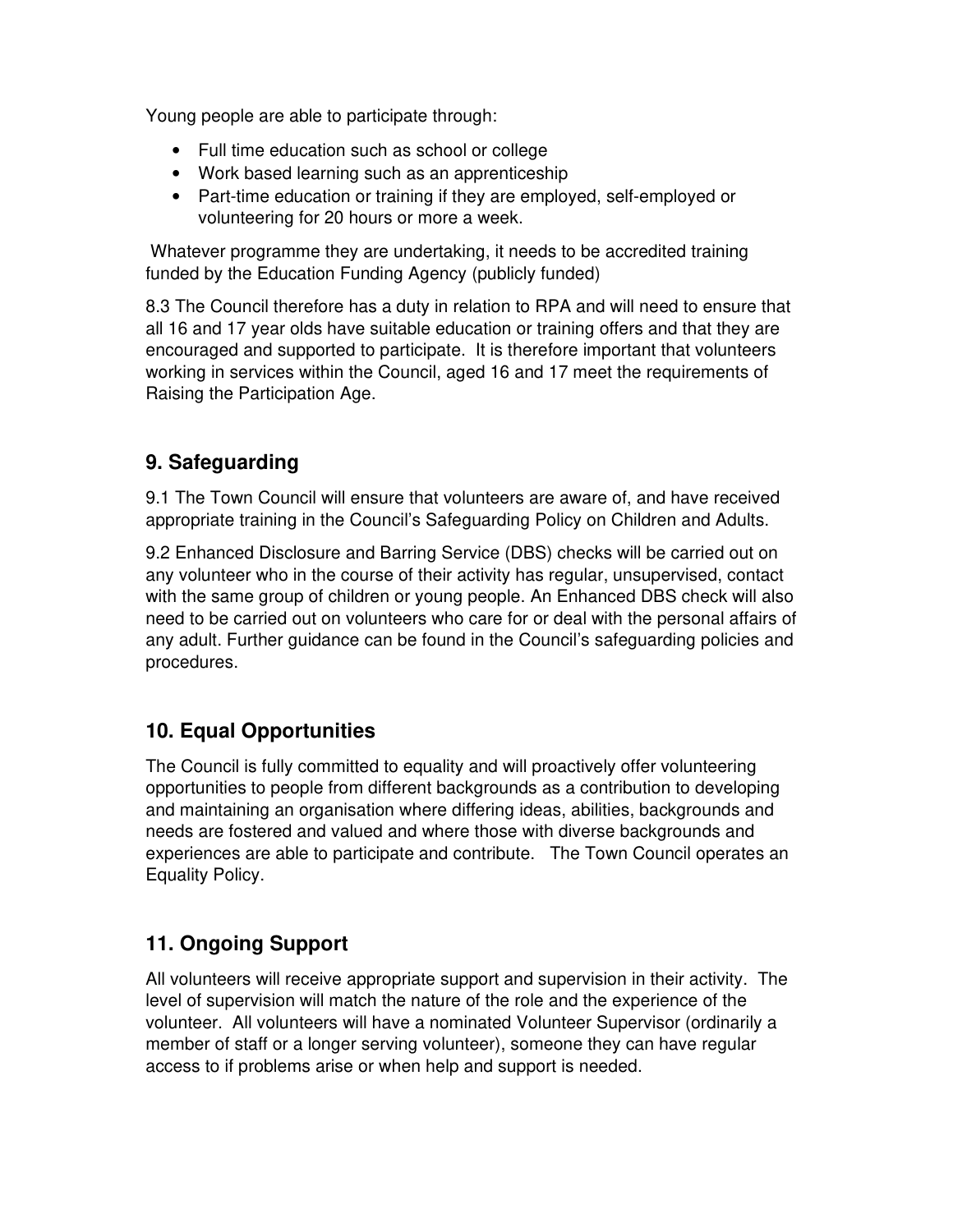#### **12. Expenses**

The Council is committed to paying reasonable 'out of pocket' expenses ensuring that potential volunteers are not excluded due to financial reasons. However, these need to be agreed with relevant managers before the volunteer commences their activity. Where expenses are not agreed, volunteers must be made aware of this at the first opportunity in the recruitment process.

#### **13. Volunteers in Receipt of benefits**

It is the responsibility of the volunteer to establish whether volunteering is going to affect their entitlement to any social security benefits. Further advice should be obtained from the Department of Work and Pensions (DWP), Job Centre Plus, or Citizens Advice Bureau.

#### **14. Insurance**

14.1 Volunteers must sign the Volunteer Indemnity Form on the first day of induction. This provides them with basic accident cover and also indemnifies the volunteer against any claim made against them or the Council whilst carrying out their activity. Volunteers over the age of 80 must also complete the medical disclosure form (this is a requirement from the Town Council's insurers).

14.2 Where volunteers drive as part of their voluntary activity, and use their own vehicle, they must ensure they possess the relevant class of insurance. Further guidance should be sought from the Volunteer's own insurance company. Supervisors must check and record this documentation if required.

## **15. Complaints**

15.1 As volunteers are not employees, they are unable to use the Council's Grievance Policy and Procedure. However, they are entitled to use the Council's Complaints Procedure.

15.2 Complaints by volunteers should be raised in the first instance with a member of the Town Council staff and dealt with informally where possible. Where appropriate, the complaint will be investigated fully by their Supervisor, or if the complaint is against their own Supervisor, by another Volunteer Supervisor or their line manager.

15.3 If a complaint is brought against a volunteer, this will be investigated by the relevant supervisor. Every attempt will be made to resolve the matter as quickly and informally as possible. If the issue cannot be satisfactorily resolved, then the Town